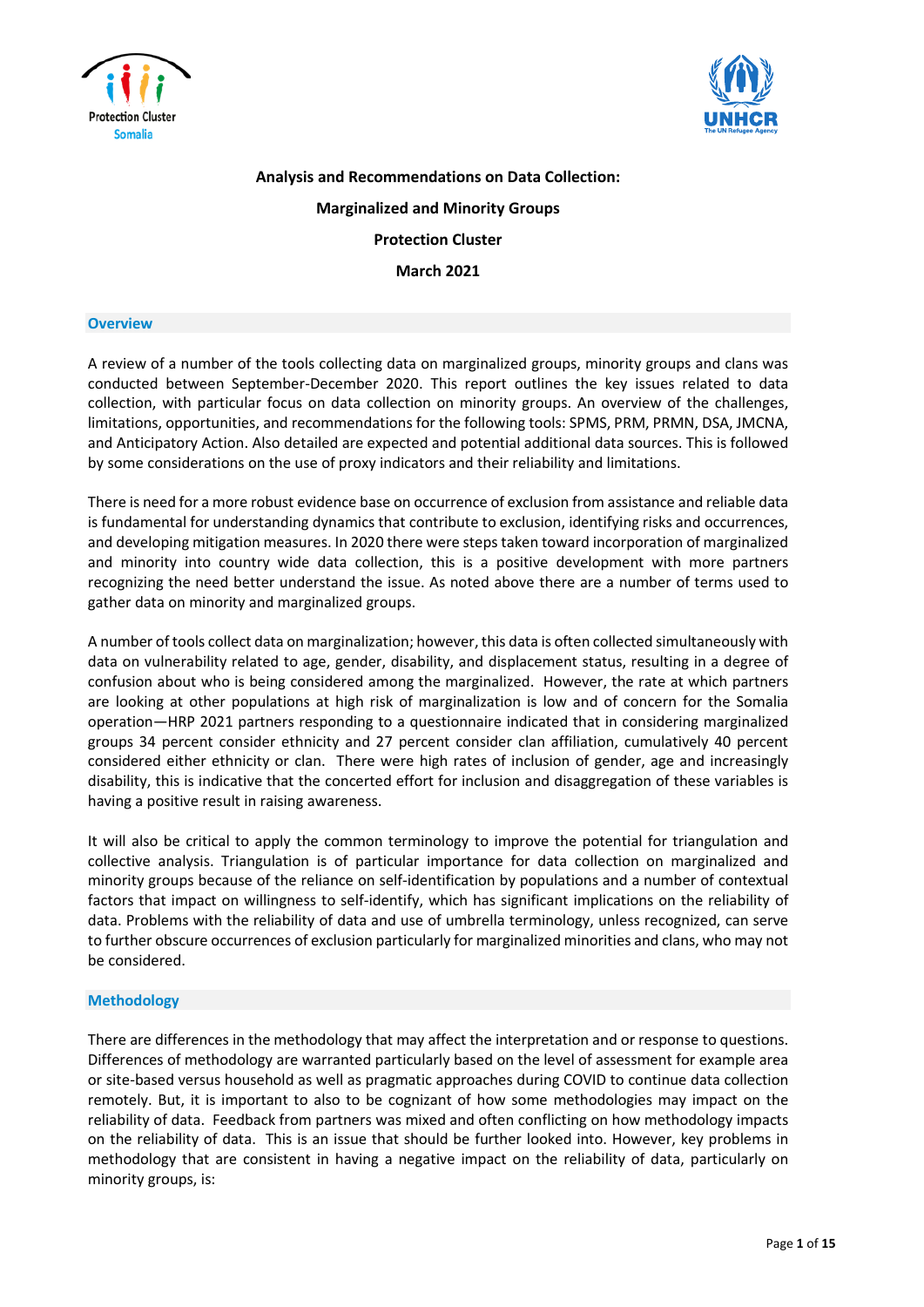



- Over reliance on key informants who are often selected from community or site leadership and are not representative of the community diversity. Although data collected from community leaders as key informants may provide some data on minority communities, there is a risk that reliance on their responses may further exclude or hide the interests and perspectives of minorities. OHCHR has found that among IDP populations they often feel that they have a lack of voice and opportunity to affect decisions even at the site level of governance. Gatekeepers were often noted to be unreliable as their bias tends toward the interests of the host community and not persons within sites.
- Although most tools use multiple KI per locality, as an expedience, snowball sampling is often used. Snowball sampling has a high risk of perpetuating the biases of the initial KI. Snowball sampling is the one of the least representative sampling techniques to get information on populations.

Other methodological concerns are less decisive as to the extent to which they impact on reliability:

- Difference in the data collection modality are also important with potential differences between in-person and remote data collection. While remote methodologies were a pragmatic solution for the safe continuation of data collection during the COVID-19 pandemic and difficult to access area, their efficiency should be weighed against what seems to be significantly lower rates of selfidentification as marginalized or minority (for example, respondents identifying disability as a factor affecting access to services for the JMCNA was one percent, whereas other tools indicate much higher levels of concern for access). Under-reporting may be due to both a reluctance to disclose information over the phone and/or misunderstanding of the questions.
- Additional considerations for remote data collection are the physical barriers that may be higher among marginalized and minority groups, including access to cell phones and network coverage as well as credit and charging stations. Areas with limited access due to network coverage maybe mappable through carriers. Further research is necessary to better understand implications of remote data collection on inclusiveness and representativeness, taking into account differences in level of access based on age, gender, and diversity, particularly for large scale assessments that are used to inform the humanitarian response.
- How questions are phrased may also impact on willingnessto disclose information on marginalized or minority groups. Some tools ask questions directly, while others ask in relation to impediments to access, differences in treatment, or experiences of discrimination. Feedback on placement of questions on clan affiliation or related to minorities within a tool also varied. Anticipatory action included clan affiliation with demographics and did not report having challenges in asking the questions. Whereas other partners, including OHCHR, suggested that placing questions toward the end of the tool allow time to establish a rapport and may improve respondents 'willingness to answer questions.
- Some partners suggested asking questions directly, whereas other suggested that data collection should not be "broadcast" but should be done through proxies—for a review of the reliability of proxies please see below. Partners advocating for the later noted the potential that asking questions directly may be interpreted by communities as identify specific target groups for assistance and increase the likelihood of over-reporting. Additional concerns are that perception of targeting of marginalized communities, particularly minority clans, could lead to increased extortion and forms of abuse.

## **Contextual Limitations and Risks**

In addition to methodological variables, context has a significant impact on the ability to collect data and its reliability. Collection of data on some marginalized groups, particularly those related to clan affiliation, has potential risks that must be weighed against the need for and value of the information in identifying and addressing exclusion related to service delivery and linked to protection outcomes. These risks vary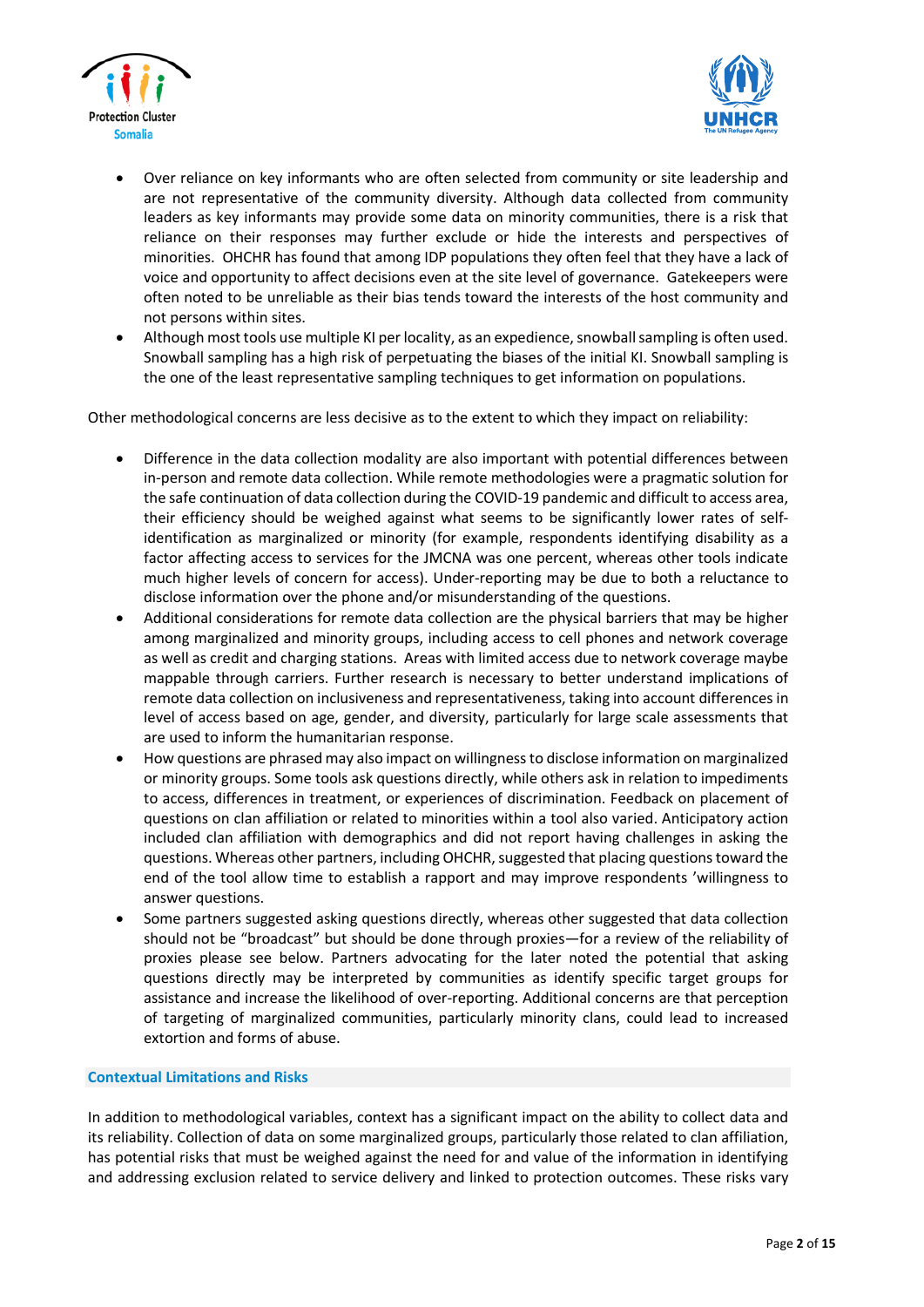



and are affected by location, context, time, and relationship with the affected population. Risks and challenges include:

- Discrimination and socialstigmatization that prevent individualsfrom identifying marginalized or minority status; fears of retaliation for disclosing information and expressing concerns, particularly with the lack of available protection for marginalized and minority communities; and contextual circumstances that can reduce willingness to identify clan affiliation, particularly following attacks and insecurity in the area.
- Partners noted that because of the lack of discernable characteristics reporting is dependent on self-identification. This can result in both over- and under-reporting: over-reporting results from expectations of assistance associating with a particular group, and under-reporting can be impacted by social stigmatization in addition to geographic area, time, and context, with the three impacting on each other and inconsistent in their impact.
- Real or perceived problems of compromising an organization's relationship with a community. Additionally, dynamics between the interviewer and interviewee can also impact on willingness to disclose sensitive information, as can organizational reputation and rapport with the community also effect the level to which respondents are willing to disclose information about their ethnic or clan affiliation. Partner experiencesin collecting data have varied though many report no problems. The dynamics that affect partner ability to collect data on marginalization needs to be further assessed; though, many highlight the importance of consultation with affected community on data collection tools. It must also be noted that partner reports indicate that failure to identify and address issues of exclusion can lead to erosion of trust in the humanitarian system.

Communication with communities: Clan elders and local leaders are important figures in mediating community disputes and addressing grievances; however, IDPs, particularly those from minority communities and women, indicate that they rarely raise concerns on issues of significant importance. Concerns overthe lack ofrepresentation and connection is particularly acute forrecently displaced persons from marginalized communities, who lack of information on available assistance and knowledge of how to connect with humanitarian actors. Marginalized groups are likely to have more limited access to mainstream information channels or reliable access to mobile phone networks, credit, and charging facilities. Literacy and language barriers also negatively impact on access to information. There is need to consult with marginalized groups to identify appropriate forms of communication and support increased representation of marginalized groups in site leadership.

#### **Recommendations**

- There is need for a continued commitment to collect disaggregated information on diverse marginalized groups and take measures for representative data collection, to ensure that they are not left behind. High rates of exclusion of reported by marginalized communities necessitate a more inclusive, representative approach that allows marginalized communities to have a voice in identifying specific barriers to access and mitigation measures as well as enable their participate in the decisions that affect them.
- Prior to and throughout any data collection and analysis activities partners must take necessary action to do no harm. A risk assessment is necessary and steps must be taken, if necessary, to mitigate identified risks. The risk assessment must look at negative consequences that may result from data collection and subsequent actions or service delivery. Thisrisk of collecting data and any later activities must be weighed against the risk of not collecting data. The activities should not have a negative impact on any societal tensions or exploit any segment of the population visited or interviewed. Partners should be supported in developing robust do no harm analysis and in the identification of mitigation measures.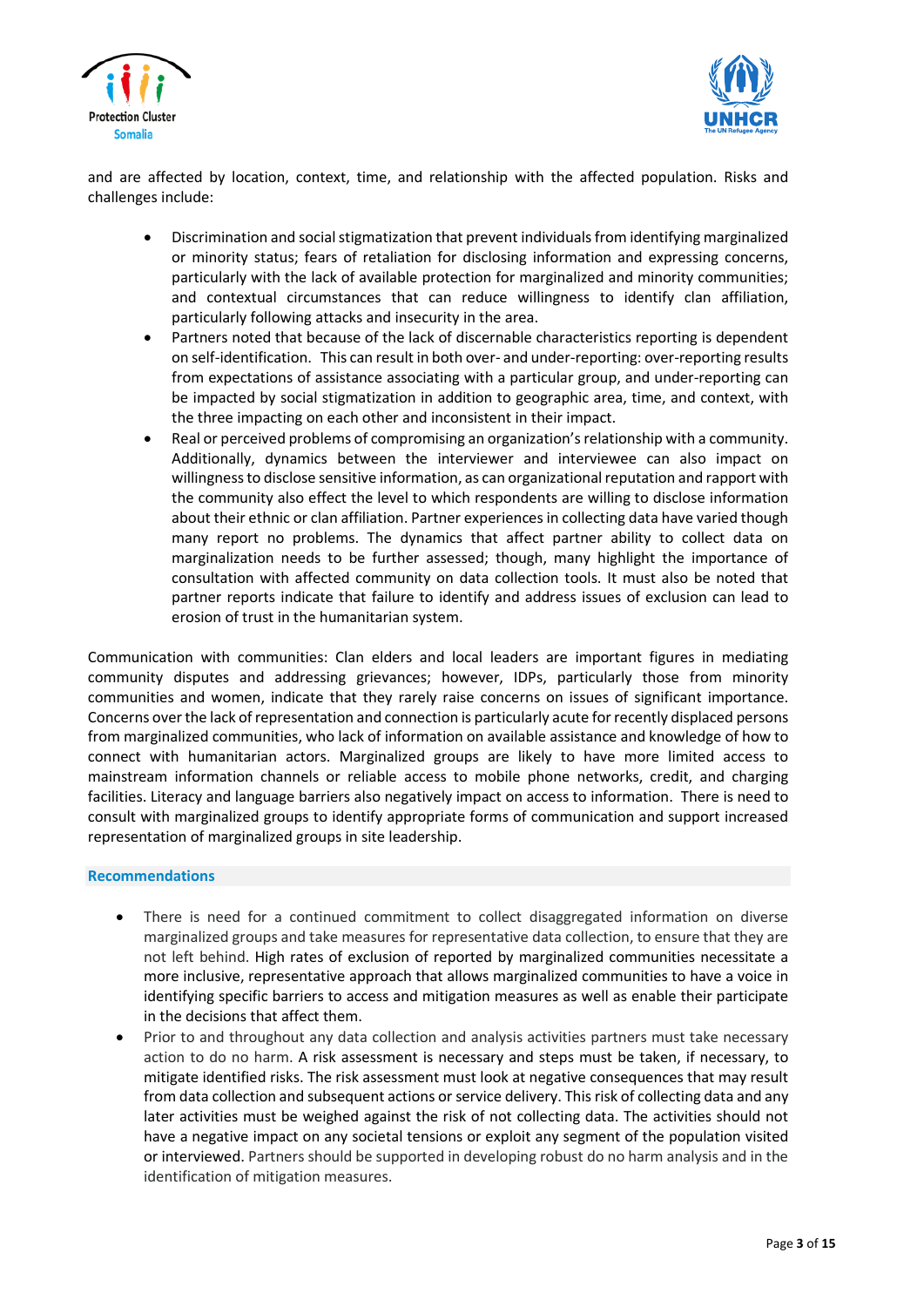



- Not all forms of exclusion may be readily identifiable, and steps need to be take prior to collecting data to ensure that exclusion is not impacting on assessments.
- Agree on standardized terminology and train staff and enumeratorsto improve the quality of data, ability for triangulation and potential for collective analysis.
- The Protection Cluster should consider convening a meeting of partners involved in data collection to discuss best practices and limitations to data collection for minority groups and marginalized clans and identify mitigation measures.
- Explore whether widespread integration of questions on ethnic and clan affiliation as part of basic demographic data may serve to normalize data collection, decrease stigmatization, and spread concerns of reputational risk across multiple partners.
- 52 % of HRP 2021 partners across clusters indicated that they consider potential specific concerns of marginalized groups in the design, implementation, and analysis of assessments. Further commitment by partners to consider marginalized groups is necessary. Additionally, partners should be remined that inclusive methodology is critical, ensuring that marginalized groups are consulted, including on the development of tools.

#### **Tool Specific Observations and Recommendations**

SPMS: The tool should be revised to collect more specific data on affected persons. The most critical limitation is the use of "marginalized groups." Currently SPMS defines marginalized groups as:

social groups that in a specific area/time/context do not enjoy equal political and social representation and cannot participate in community life, decision- making and accountability processes on equal terms with the dominant groups because of their gender, age, health status, disability, or clan affiliation. Therefore, they are at a higher risk of discrimination, exclusion, and abuse.

While the term likely is capturing data on the impact of clan affiliation and minority groups as a variable among affected persons, "marginalized group" is an umbrella term. This creates a potential for overlap when occurrences of exclusion and disaggregation of affected persons for other violations as the concept is broad and inclusive of gender and age, which are often reported on as affected groups. It is therefore unclear who is considered a marginalized group in reporting when, for example incidents of extortion are simultaneously reported for marginalized groups, elderly women, and PWD. As a protection tool with SPMS should be revised to capture data on clan affiliation or at a minimum minority groups to enable the identification of their specific issues of exclusion and protection risks. This could also improve the level of understanding of capacities and coping mechanisms for persons affected by marginalization due to clan affiliation.

There is an intersection of vulnerability with individuals and communities being affected by marginalization on the basis of age, gender, and diversity. Through more disaggregation of marginalization, SPMS could contribute to a better understanding of how intersectionality contributes to vulnerability.

SPMS KI uses purposeful sampling and allows for disaggregation of inputs by KY type: gatekeepers, leaders in dominant groups, minorities, youth, women group leaders, traditional elders, health workers, and others. The tool also indicates whether a KI speaks of behalf of marginalized groups. Given the definitional problem noted above, the value of this is minimal in understanding to what degree a respondent may be speaking on behalf of minorities compared to other groups defined as marginalized. By clarifying marginalization and incorporating minorities specifically into the tool, this problem could be addressed.

There remain a number of unknowns on how best to gather data on minorities and clans. Since the Protection Cluster has more control over the SPMS and there are established relations with KI in the field, SPMS may be the best vehicle to test wording of questions on minority groups or clan affiliation, find ideal placement of such questions in tools, as well as best methodological practices.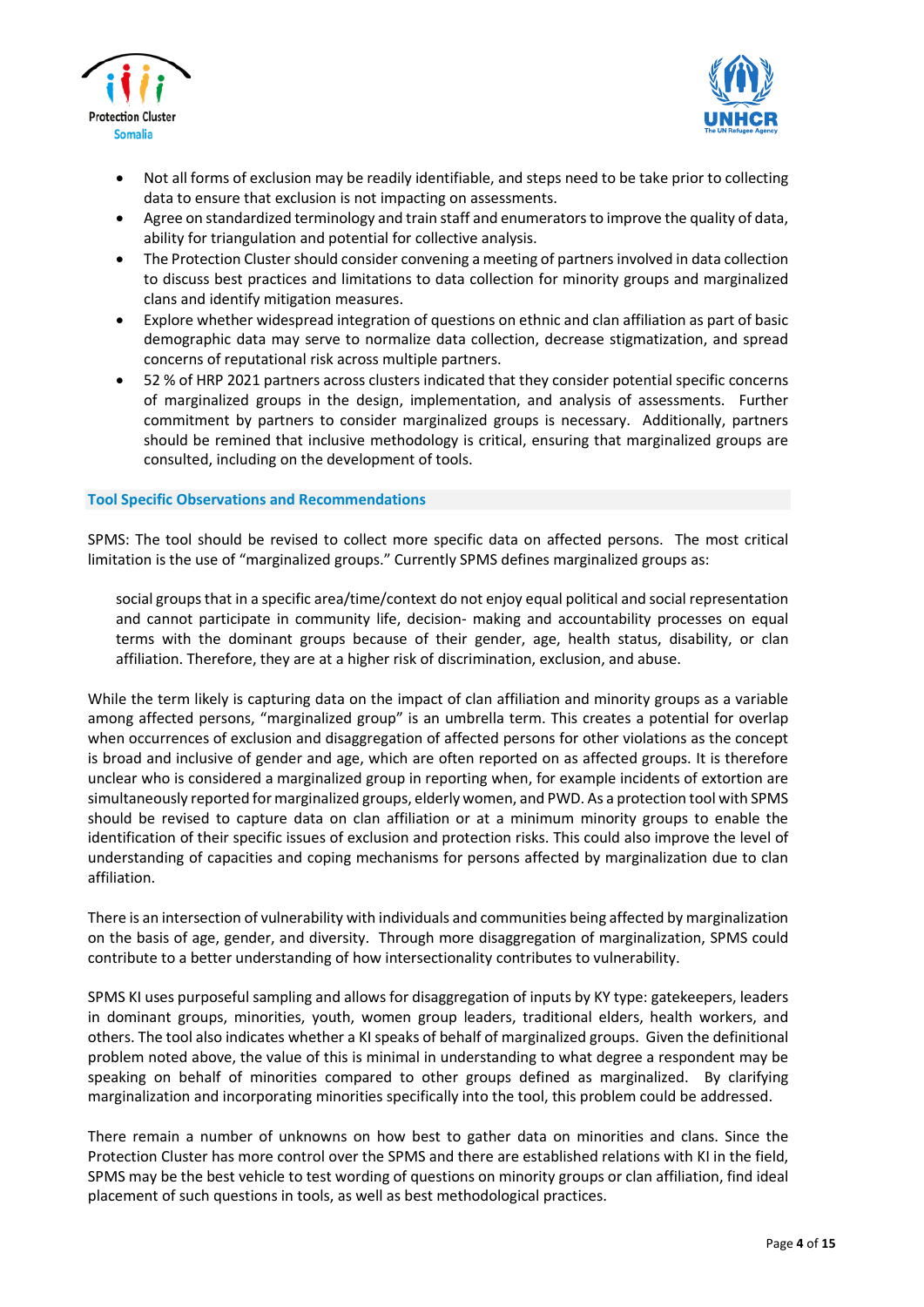



**PRMN:** The PRMN uses the same tool to track incident reporting at the individual level and displacement at the community level; however, different portions of the tool are used based on the event type. While the tool has a question on clan affiliation, this data is only collected for incident reporting. Approximately one-third of incident reportsinclude clan affiliation. It is not clear whether this is from a lack of willingness to disclose information or because the question is not always being asked. I received the data in late December and did not have sufficient time to analysis into the dynamics and trends in reporting on clan affiliations. Further analysis of the PRMN incident reporting complemented with partner feedback could help to better understand when and how different variablesimpact on the willingness by either the partner or subject to report on clan affiliation.

Currently the PRMN only collects clan information for incident reporting. It should be explored whether the community level displacement tracking can include information on clan affiliation to allow for analysis of who is most affected by displacement. Additionally, the potential to use the PRMN data to track trends and strengthen the predictive capacity should be explored. As per the discussion on IPC, this could then be a tool to integrate protection data into the analysis for the IPC.

**Anticipatory Action:** The tools for anticipatory action had the most comprehensive capacity for analysis of the issue of exclusion because they were designed with an open question on clan affiliation. The result was significant reporting of clan identity below the clan family level. The findings indicate that issues of exclusion from assistance exist at an intra-clan family level. While issues of exclusion reported by the Bimaal are likely related to their geographic isolation, AA also indicated potential intra-clan exclusion. This may be attributable to the high level of relevance and allegiance of the mag or diya-paying groups to individuals, whereby exclusion is caused by control over resources and prioritization of the local mag-paying group over populations from the same clan-family but not of the same mag-paying group displaced into an area. While the AA was limited in geographic scope, this raises concern for the need to further assess the frequency of intra-clan exclusion. In regard to the implementation of the HCT COP strategy priority A1, intra-clan exclusion significant complicates identification and analysis of the risk and occurrence of exclusion as well as the responsible actors.

**REACH DSA:** DSA is similar to the IOM DTM (Multi-sector location assessment). The tool collects data on group-based impediments to accessing services, including women, children, older persons, PWD, and minorities. Access questions include NFI market, water points, latrines, bathing facilities, health services, nutrition services, schools and educational services, food, service provision, feedback mechanisms. A key problem is that it is unclear how minority is being defined. The tool also includes a question on language(s) spoken in the site.

The 2020 round of the DSA indicated high rates of exclusion from humanitarian assistance as well as significant limitation in the provision of service to sites. Of 2344 assessed site 1364 reported no to the following question: "In the past three months have any of the following activities taken place in this site": Provisions of shelter kits, NFI kits, food distribution, construction or rehabilitation of water source, construction orrepair of latrines, distribution of hygiene kits, cash distribution, nutrition counselling, MUAC screening, distribution of therapeutic foods or nutritional supplements, awareness campaign advocating proper WASH practices, vaccination campaigns or any other health related campaigns, protection awareness raising, referrals for people with heightened protection needs, or other (note the tool does not obviously differentiate between provider of service i.e. humanitarian, private, govt…). Of the 980 sites reporting to have received at least one form of the above assistance, there were high level of group-based impediments to accessing support: with the following number of sites reporting issues 357 persons with difficultiesseeing hearing or moving around, 426 elderly, 292 children, 232 women, and 48 minorities. *Note* that there was an option to indicate "none of the above." but this is a limited neaative answer and does not *allow for other responses such as* "*do not know" or* "*declined to answer."*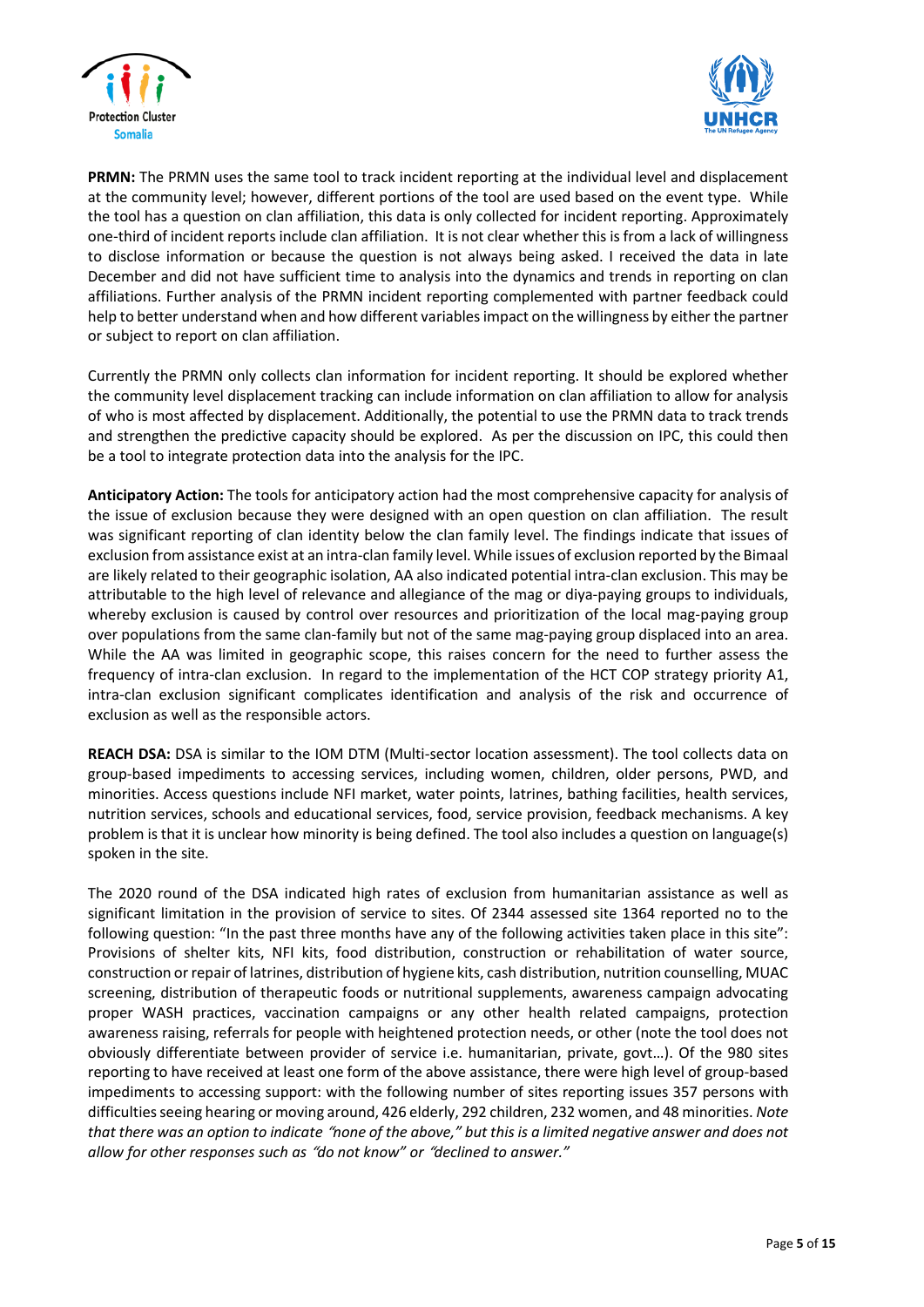



The critical limitation with the reliability of the DSA, especially in representing minority groups, is the reliance on limited KI. This limitation is noted clearly in the data set:

As data on IDP settlements was collected by proxy from key informant interviews and not a statistically representative sample of the population of the IDP settlements, there may be potential for bias or inaccurate reporting on IDP settlements by their proxies as key informants are mainly responding based on their own perceptions.

From discussions with REACH, initial KI are identified as the site leader or gatekeeper with additional KI identified through snowball sampling based on recommendations from the initial KI. Although there are multiple KI per site, the snowball sampling technique results in bias towards the perspective of the initial KI. This is particularly problematic for gathering data on minorities or marginalized groups whose perspective may not be represented by the KI. Gatekeepers in particular are problematic sources as they frequently are not members of the site. Through our discussion with REACH, it was agreed to look into ways to increase the representativeness of the KI.

While it is likely that there will continue to be problems of under reporting, particularly on minority access, due to the methodology, it is important that the cluster participate in the analysis. Comparative analysis of the locations where REACH used Maay speaking enumerators will be helpful to better understand the role of language in data collection methodology. Although the majority of Maay speakers are Rahaweyn, there is a substantial Bantu population who also speak Maay. Language data should capture regional dynamics of displacement. More importantly will be any insights on whether the use of a Maay speaking enumerator impacts on the reliability of data collection on language.

**REACH JMCNA:** The question related to minority groups was whether "Heritage: A member of a minority or marginalized community" was a factor affecting individual or household members ability to access services or products or affecting the "way that people have treated you or your household members in the past year." For affirmative answers respondents were asked to select up to three of the products or services most affected: security, health, education, water, food, cash, work, accessto remedies, other (specify). The same question disaggregated responses by heritage, disability, and age with separate answer options for under 30 and over 60. There were very low affirmative response rates with: 83% non-IDP settlement and 78% IDP indicating no, prefer not to answer 5% non-IDP settlement 4% IDP, Heritage (minority or marginalized) 3% NIDP 4%IDP, Disability 1% NIDP 1% IDP, under 30 4% NIDP 6% IDP, and over 60 8% 11%. Respondents were permitted to select multiple variables affecting access.

The question included in the 2020 JMCNA was not what had been initially discussed with MRG, which was specific to minorities, defining them based on the 4.5 formula. Further, the wording of the question "heritage: member of a marginalized or minority community" conflated marginalized and minority. It is not clear how this was interpreted, particularly with understanding marginalized to include a broad set of population groups, i.e. PWD, women, etc. Minority when not clearly defined can also be susceptible to multiple conflicting interpretations by a respondent at the national or local level.

The Protection Cluster should work with REACH on the wording of questions for the 2021 JMCNA to address the above concerns. Although REACH shared feedback from their team in Hargeisa that highlighted the challenges with populations not wanting to self-identify as minority or marginalized due to concerns that this would negatively impact on assistance. It is not necessarily the situation in other geographic areas and may not be the situation at different periods of time. The cluster should also discuss a data sharing agreement with REACH prior to the JCMNA to ensure that the cluster has timely access to the appropriate level of data necessary to inform the HNO and for additional analysis. This may require that the time frame for the JMCNA should be reviewed so that information is available to inform the HNO.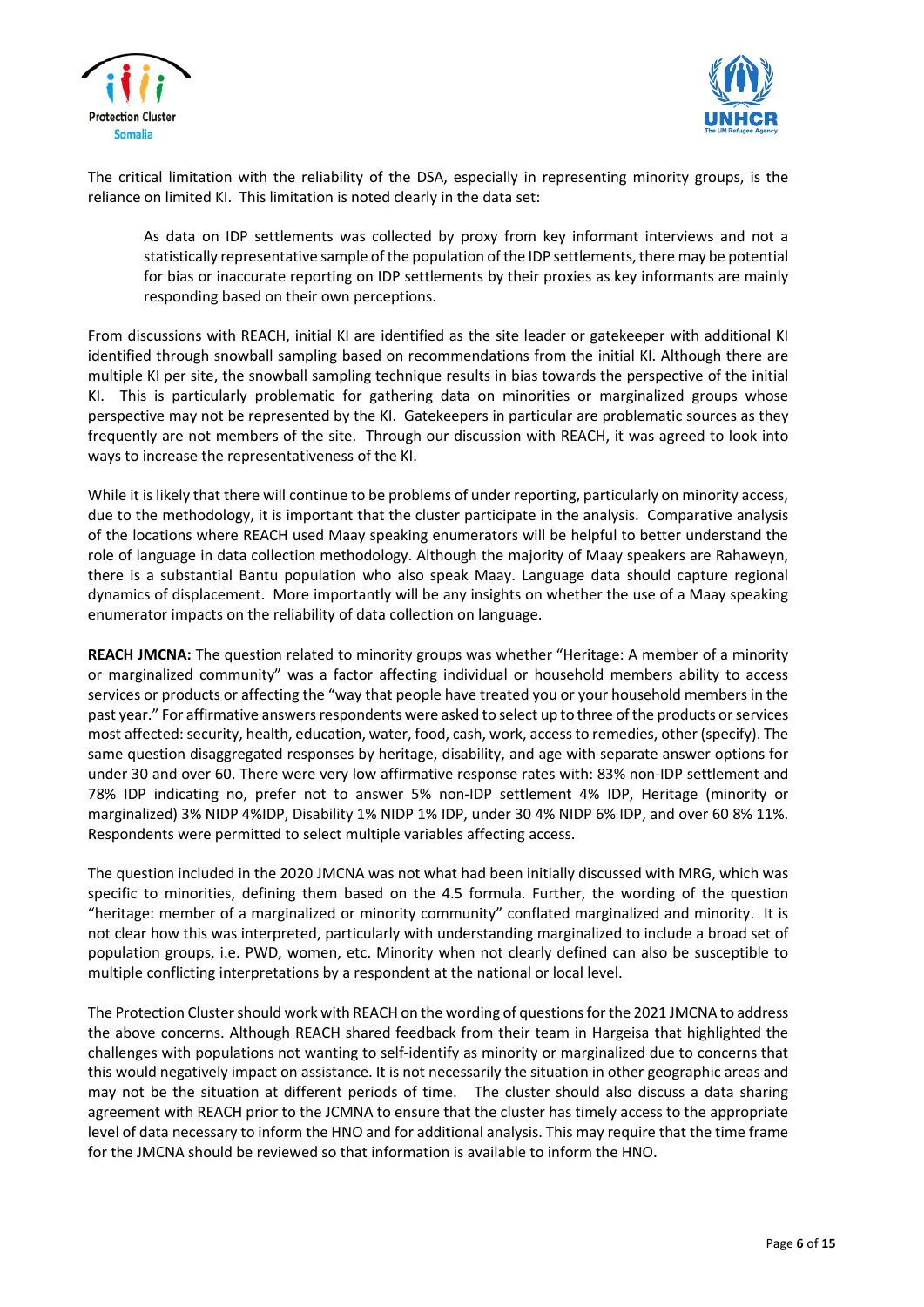



## **Additional Data Sources:**

- IDMC will be collecting data in Beledweyne for a comparative analysis of displaced and host communities, using language as a proxy. This data may be useful; however, note below the limitations of language as a proxy. Data to be available in first quarter of 2021.
- IOM LORI: the Protection Cluster provided inputs into the tool which includes questions on access to services and whether specific population groups face any impediments. Data to be available in first quarter of 2021.
- The Protection Cluster met with UNFPA in which UNFPA raised their intentions to carry out a census. The cluster should consider the value of including minority, ethnic, or clan data in the demographic data.
- The cluster should also discuss with the World Bank incorporation of indicators on access barriers for minority populations in their data collection tools, such as the high frequency surveys.
- REACH Hard to Reach Assessments: based on discussions it may be possible for the cluster to get settlement-based data, this could be useful for triangulation with SPMS.

## Proxy Indicators Use and Reliability:

Given real and perceived protection concerns and sensitivities around collection of ethnic group or clan affiliation, some studies rely on the use of proxy indicators to identify minority groups; however, proxies for have significant limitations. Proxies include language, area of origin (not pre-displacement are of origin), and to a lesser extent occupational group. From a review of community and household level data sets, proxies seem to be more reliable at the community level than at the household or individual level.

Significant limitations unique to each of the proxy indicators are detailed below:

## Language spoken:

- At the Site Level: From the DSA data 16 sties of 48 (one third) with minority access issues (the most concrete indicator on minority presence) reported that "Standard/Northern Somali" was the only language used in the site. Of all sites identifying minorities in any of the multiple indicators, 60% of sites reported that languages other than "Standard/Northern Somali" were spoken at the site at the site level. It is important to note that not all non-standard Somali languages are minority languages. Maay which is widely spoken by persons from southern Somali is Rahaweyn.
- At the household level: from the PRM data 9% of respondents answering that coastal Somali (Benadiri) was the primary language spoken in their family also identified as Benadiri; however, only 42% of respondents identifying as Benadiri also identified Benadiri as their language. Levels of accuracy in predicting the clan of the respondent were higher for Mushunguli at 100% and Kibanjuni at 80% overlap with respective clan identities of respondents. However, the number of respondents was very limited and only 30% of respondents identifying as Banjuni also responded that they spoke Kibanjuni, the overlap between Mushunguli and respondents identifying as Bantu was predictably lower (with Bantu broader range of spoken languages) at 6%. Of the 58 respondents identifying as Bantu the breakdown is as follows of responses primary language: Benadiri 10, Maay 18, Maxatiri 24, Mushunguli 4, and Northern Somali 2.
- Language as a proxy had the highest accuracy with Rahaweyn and Darood.
- One partner suggested that they had higher level of reliability for language as a proxy when using staff or interpreters who spoke minority languages. As part of the updated methodology for the DSA Maay speaking enumerators will be used in selected sites. Once the data is available it should be reviewed to determine whether for Maay this improved the reliability of the data.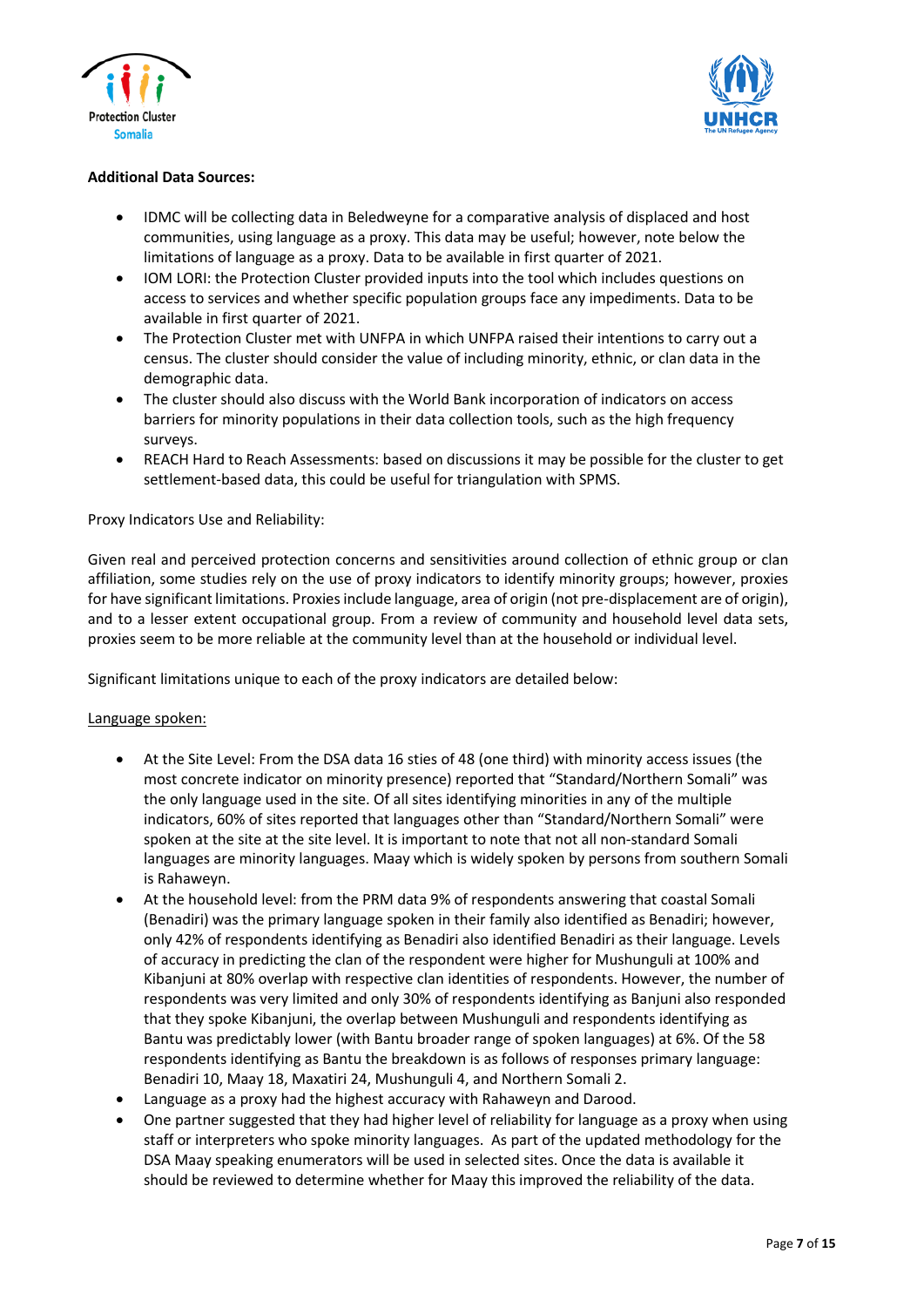



# Area of Origin:

• Multiple and protracted displacement complicates the accuracy of area of origin as a proxy indicator. There is also no agreement on ancestral areas with multiple scholars producing maps of rough geographic areas (See Annex I). If used as a proxy, area of origin needs to be clearly defined to be area of ancestral origin rather than pre-displacement residence. However, while this may improve on its reliability, it is not fail safe as PRM data shows for example: 13% Bantu identified Mogadishu "ancestral" whereas no Bantu identified Gosha as an area of origin.

## Occupational Group or Livelihood:

- Economic decline and limited livelihood opportunities resulted in members of majority clan engaging in some of traditional occupations of minorities, such as iron working. This limits the extent to which minorities traditionally defined by their occupational groups can be identified through questions on livelihoods. However, livelihood remains to a larger degree an important distinction between pastoralist and agriculture groups.
- It needs to be further researched to determine whether a composite indicator of language, area of origin, and livelihood may increase their reliability.

The lack of reliability of proxy indicators creates serious concerns as to whether reliance on proxies contributes to misinformation about the presence of minorities or specific clan or ethnic groups. For identifying risks and occurrences of exclusion, proxies are likely insufficiently reliable.

## What Data is Necessary:

Data indicates that exclusion from assistance is a significant problem. While minorities have a risk for exclusion, data indicates that intra-clan occurrences are also occurring. Data on clan affiliation, in particular, islimited but indicatesthe importance in considering the level in data collection to identify those most at risk of exclusion. The limited data that is available with clan and sub-clan family affiliation is informative. As noted above AA has documented intra-clan occurrences of exclusion. Additionally, grouping minorities may be problematic to identify differences among groups, for example:

• Of refugee returnees in IDP sites identifying as members of clans grouped under .5 of the 4.5 formula, 32% had a person with specific needs in their household, compared to 17% of those identifying as members of the 4 majority clans. When data is further filtered to isolate those identifying Somali Bantu from the .5, then the percentage of households with a PSN increases to 47% (PRM 2020).

While this data is based on small sample size and is not representative, the example highlights the potential for a broad range of situational differences within the subsets of population groups that impact on their vulnerability and coping mechanisms. Such differences suggest that unless data is collected at the appropriate level, then data may serve to hide or obscure the severity of the situation of the most vulnerable sub-sets and hinder the development of effective, targeted remedies and solutions. Moving forward there needs to be discussion on what data collection to prioritize. To identify the risks and occurrences of exclusion to support the HCT COP Strategy, consideration should be made to assess marginalization as a result of clan affiliation generally, including analysis of the risk and occurrence of exclusion within clan families. Although analysis at the sub-clan family level may be most relevant for identifying concerns, there are few partners who are collecting such data.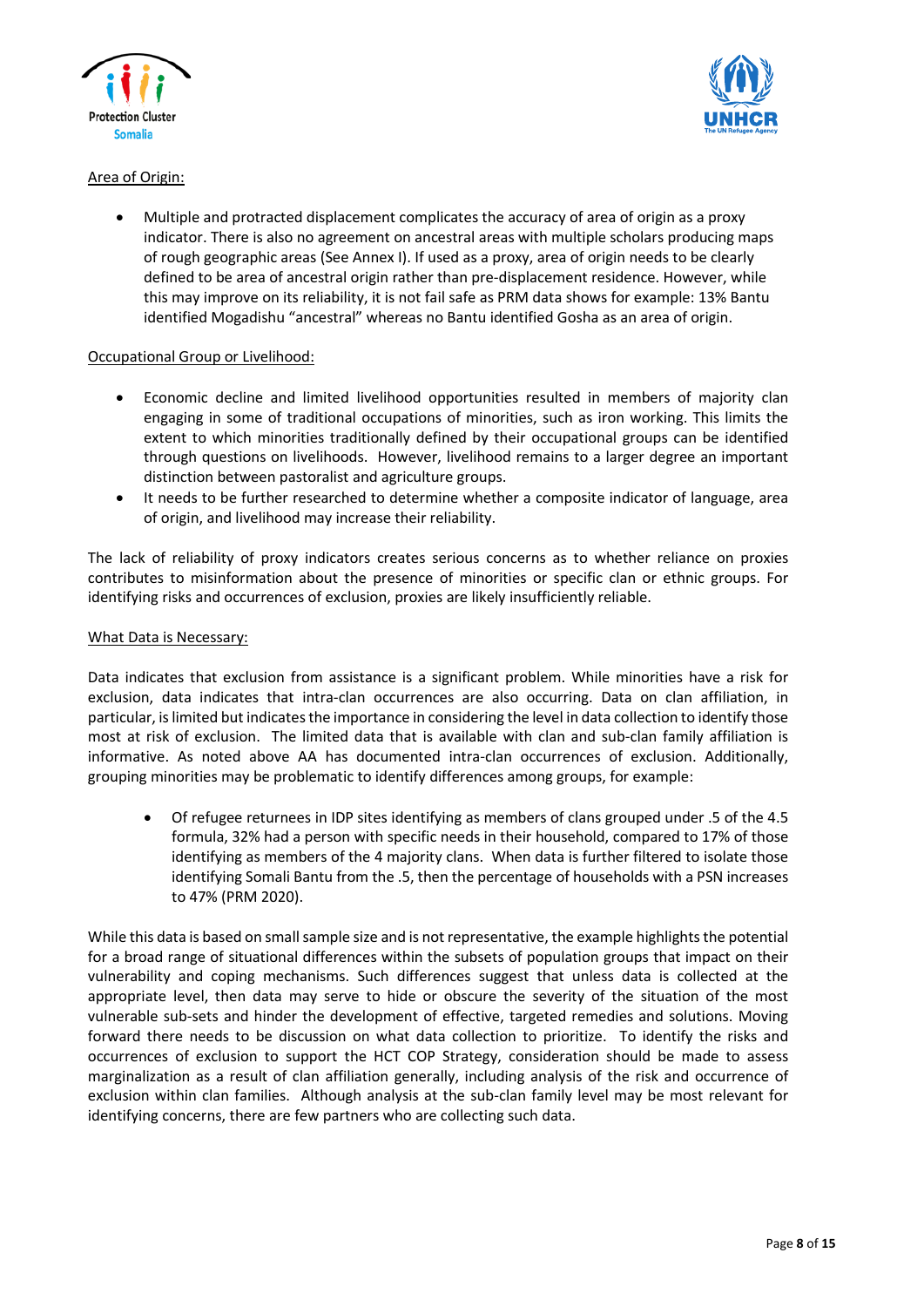



#### **Key Outstanding Issues and Recommendations**

- Concerns over the exclusion of minorities from accessing humanitarian aid in Somalia have been raised for nearly 20 years. Partners in the round table discussion on the inclusion of minority groups noted that for over 10 years there have been meetings on the issue, but little demonstration of a sustained commitment to addressing the problem. It is commendable that the HCT has prioritized the issue for the Centrality of Protection strategy but given the complexity and gravity of the issue it is important that the implementation of the strategy is not a check box activity and that there is concerted effort over time to address complex issues. Effectively addressing the issue would benefit from having a dedicated longer-term focal point, similarly to OCHA's PWD focal point. Through a concerted effort it is clear that progress can be made - data from the inclusion questionnaire demonstrates the extent to which PWD are considered in programming. To effectively identify and address issues of the exclusion of minorities a similar level of dedication and commitment is necessary. Clannism is a root cause of the conflict and increases the vulnerability of affected populations. Taking steps to mitigate any potential that the humanitarian response is exacerbating the issue is necessary for conflict sensitive programming.
- Partners highlighted that the issue of exclusion of minorities is not just a protection issue but needs to be addressed by all clusters. This is fundamental to the Centrality of Protection Strategy. A focal point could strengthen cross-cluster awareness of cluster specific occurrences of exclusion, support the development of mitigation measures, and develop and initiate monitoring mechanisms. A focal point could also contribute to better understanding of the intersectionalities between marginalized groups in Somalia. The occurrence of exclusion and unequitable access to services is not just a humanitarian issue but impacts on durable solutions and development programming. Inclusion should be addressed as a cross-cutting issue that needs broader coordination and partnership across the humanitarian development nexus.
- While there is interest among partners to know what the issues are, further work is needed to get commitments to collect data to establish the necessary evidence base for monitoring. Based on consultations and inputs into tools during my deployment, I am optimistic that 2021 will have better data on exclusion among minority groups. A coordinated approach to data collection should be pursued to improve system wide data collection and information sharing and collective analysis should be strengthened, supporting the HCT COP way of working. It is critical that protection is involved in analysis.
- Further effort is needed to advocate with the Government and bring them in as a key partner. There was not sufficient time for me to move forward on engagement with the Government. This engagement is critical assome partners have highlighted concernsregarding getting approval from the Government to gather information on marginalized communities and clan affiliation. Additionally, at the field level local authorities have reportedly urged partners to implement in specific areas based on clan affiliation. This is a particularly serious concern for individual organizations or agencies with limited leverage.
- The Protection Cluster should explore the potential for the new National Officer to take a leading role in engaging with partners, with a particular focus on local NGOs and minority led organizations. This could include identifying the capacity building needs of minority led organizations—this should not be limited to the Protection Cluster partners but look at partners across clusters, to ensure collective progress towards the implementation of the HCT COP.
- In consultations with partners, a few suggested establishing a working group on inclusion. Local ownership of the way forward is important, and there are Somali partners interested in discussing these issues and finding ways to address them.
- Generally training and capacity building is necessary for partners to strengthen their knowledge and skills to identify and analyze the needs of marginalized groups taking into account the variability and intersectionality of marginalization.
- The ISG should consider establishing a repository to provide institutional memory through the documentation and archiving steps of that have been taken to address exclusion of marginalized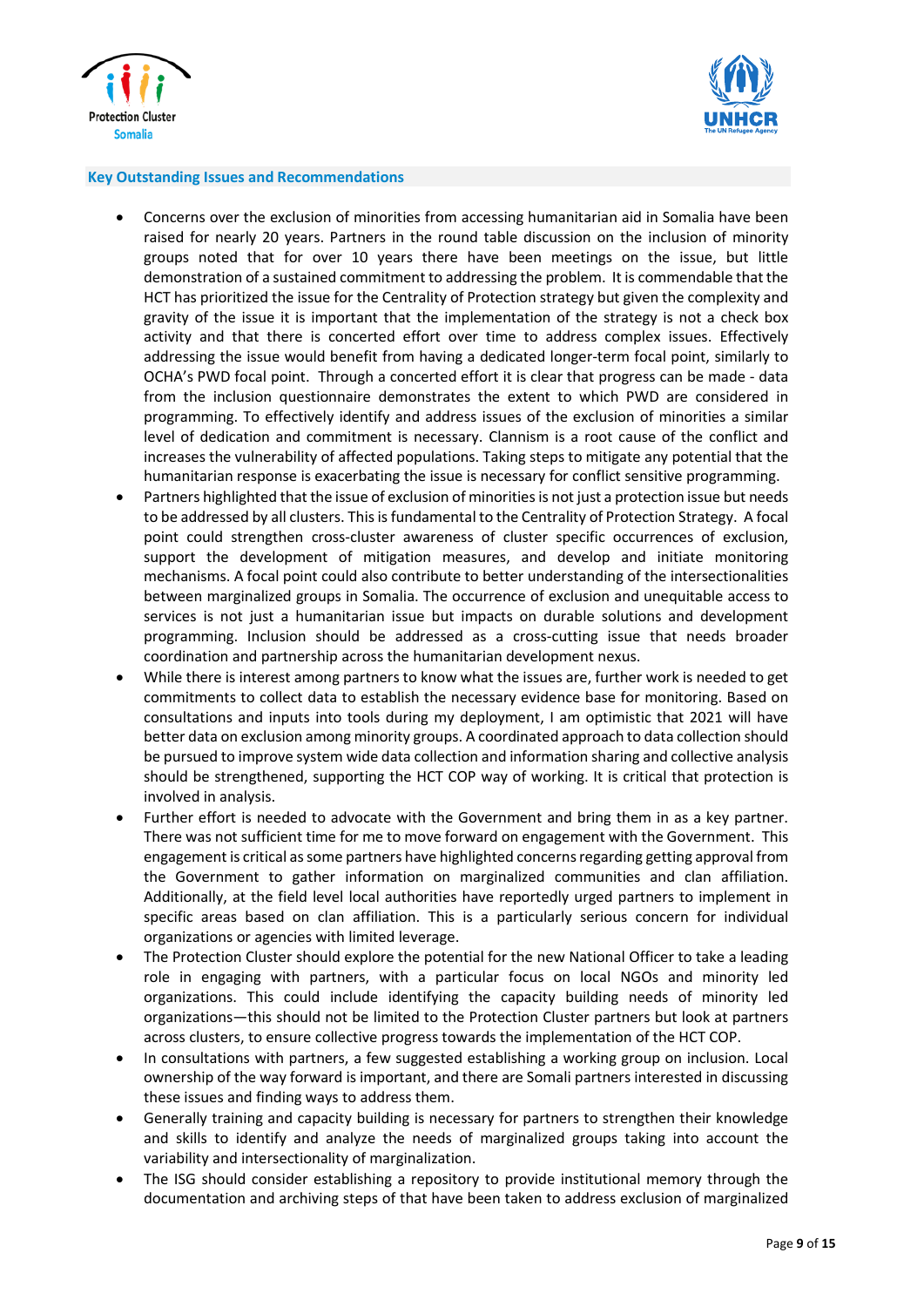



communities. This should include a historical review to identify previous responses since OCHA first raised the issue in 2002.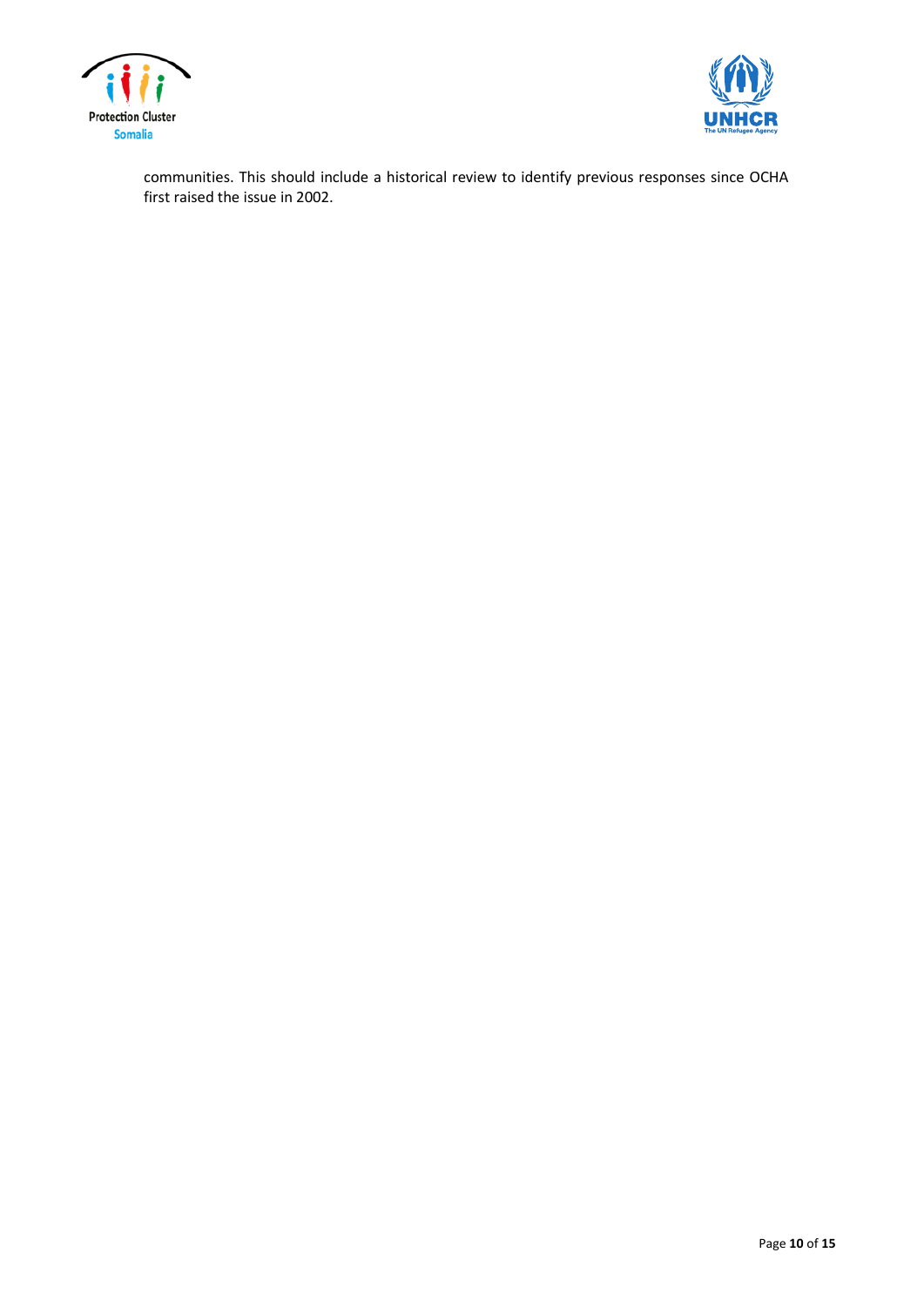



Annex II

Annotated Bibliography of Selected Texts on Minorities and Clans

## **Report of the Special Rapporteur on Minority Issues, 15 July 2019, available at:**

## **[https://ap.ohchr.org/documents/E/GA/report/A\\_74\\_160.pdf](https://ap.ohchr.org/documents/E/GA/report/A_74_160.pdf)**

Raises the issue that there is no internationally recognized definition of minority and recognizes that "[t[he absence of consistency in understanding who is a minority is a recurring stumbling block to the full and effective realization ofthe rights of minorities." The Special Rapporteur on Minority Issuesissued the report in 2019 with the intent to clarify the concept of minority according to international law. Human Right Committee Jurisprudence on ICCPR art. 27 produced by 1994 the following criteria in its general comment of who it considered to be a member of a linguistic, religious or ethnic minority:

(a) The criteria are objective, factually based and not dependent on State recognition;

(b) There is no subjective restriction, either in terms of desire to maintain one'sidentity or of being non-dominant in any particular area;

(c) All persons belonging to an ethnic, religious or linguistic minority in a given State are included, regardless of their legal status or length of association with a State. Citizenship or temporal association with the state need not be demonstrated;

(d) Individuals are the holders of rights under article 27, even if the interests that are involved may be collective;

(e) The existence of an ethnic, religious or linguistic minority is not determined by a State or dependent on some form of recognition. It is established by objective criteria.

(f) The "territory" to consider in determining whether or not a group is a linguistic, religious or ethnic minority is the entire State, and not one of its subunits;

(g) One of the objective criteria, if not the main one, for determining whether a group is a minority in a State is a numerical one. A minority in the territory of a State means it is not the majority.

In recognition of the ICCPR and jurisprudence the Special Rapporteur promotes the following concept of a minority:

An ethnic, religious or linguistic minority is any group of persons which constitutes less than half of the population in the entire territory of a State whose members share common characteristics of culture, religion or language, or a combination of any of these. A person can freely belong to an ethnic, religious or linguistic minority without any requirement of citizenship, residence, official recognition or any other status.

This definition is intentionally expansive, and the criteria are objective and not dependent on State recognition. The Special Rapporteur noted that previous uncertainty over the concept frequently resulted in restrictive ad hoc approaches. The 2019 concept of "minority" diverges from previous concepts that contained a criterion that minorities be in a position of non-dominance and have a level of selfidentification. The intent of the Special Rapporteur's definition and the need for an expansive conceptualization of minority internationally, aligned with ICCPR Art. 27 and Human Rights Committee jurisprudence.

 **"A study on minorities in Somalia," OCHA, Aug 2002: Available at:**

<https://reliefweb.int/report/somalia/study-minorities-somalia>

2002 OCHA report on minority access to services, with brief overview of demographics. Estimates minority groups collectively to constitute approximately 30 percent of the population. Notes economic disparities due to remittances and the disproportion of refugees from major clans resettled to western countries in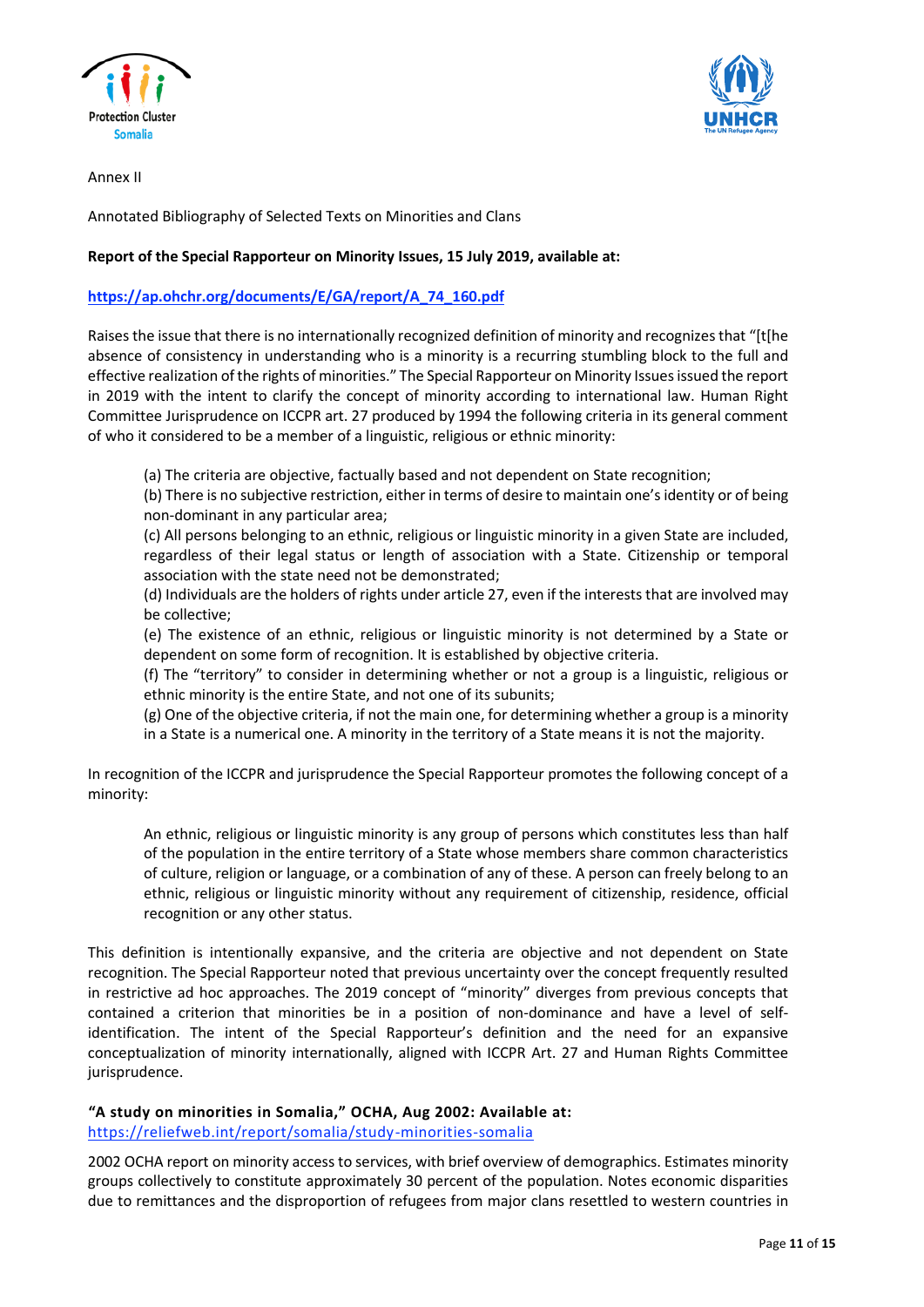



the 90s. Notes lack of government sharing of information on minority groups, particularly related to health. Includes description of key minority groups and has a useful table of the key minorities, locations, occupations, and affiliations with majority clans in the annex. The following recommendations were detailed:

1. Strengthen relationships between aid agencies and minorities: Decrease communication gap between aid agencies and minorities, consider the situation and needs of minority groups during aid operation planning, increase the capacity of minority organisations to effectively represent minority concerns in both national and international forums. 2. Combat discrimination against minority groups: Conduct minority rights advocacy programme through civil society including elders and media.

# **Abbink, Jan, "The Total Somali Clan Genealogy," ASC Working Paper 84, 2009 (Second Edition), available at: <https://scholarlypublications.universiteitleiden.nl/access/item%3A2916958/view>**

The document has genealogical charts of major clans detailing sub-clan family levels. These levels of descent are clan-families, clan moieties or territorial divisions, clans, subclans, lineages, and sublineages. The charts also include groups "outside" of traditional clan lineage, including the Bantu. Though it should be noted that clan structure is an evolving process. On page 41 clan links to different political actors are noted. In describing the evolution of clan, Abbink writes:

[T]he actual lines of the genealogy have thus been determined in the course of history by alliances formed in the process of harsh socio-economic life in conditions of nomadic pastoralism and other politico-economic considerations. However, in the context of the post-Siyad Barre civil war and warlord group violence in Somalia, a select number of these 'clan-identities' have tended to become fairly rigid. The Siyad Barre regime was also notorious - under the facade of a non-clan ideology - for systematically politicizing and playing out the presumed clan identities and differences (especially after 1978, the year of the lost war against Ethiopia, and intensifying after 1988 when the North revolted.

# **Gundel, Joakim, "Clans in Somalia," ACCORD, December 2009, available at: <https://www.refworld.org/docid/4b29f5e82.html>**

Explains the clan structure, customary law (xeer), and provides a brief overview of the clans and minority groups. Describes the structure clan family, clan, mag-paying as well as notes that these can be further divided and reconstructed pointing to the social construction particularly at the mag-paying level, though also noting that lineage claims over 20 are often inaccurate/fabricated. Argues that the stress on the mag-paying group is due to the high level of mortality due to conflict and depletion of resources as a result of conflict and natural disaster. Discuss the role of elders in decision making and overseeing xeer. Argues that the xeer, as a collective form of justice seeking, absolves individuals of their accountability. Explains the dynamic evolution of clans that results from population growth as follows:

The tendency to split starts when too many quarrels occur, while the moment a split actually takes place is when the group is capable of dividing into two groups who are each able to pay 100 camels. In this natural evolution of the clan system, genealogical reference points of clan groups (i.e. the names being used) change over time, as, following a political split, the old reference point disappears and the new groups subsequently each refer to a new one. However, in political terms these groups use the same system, i.e. in order to demonstrate that "we are together as a big family, we are strong, we are a bloc"

Discusses dynamics of minority—may be majority in area though without larger access to state protection or resources. The Sab always are in small pockets. Majority clan members too when in area of nondominance. Notes the patron clan system whereby in general nomadic clans have sought to assimilate minority clans; however, Bantu seen as too different for patronage.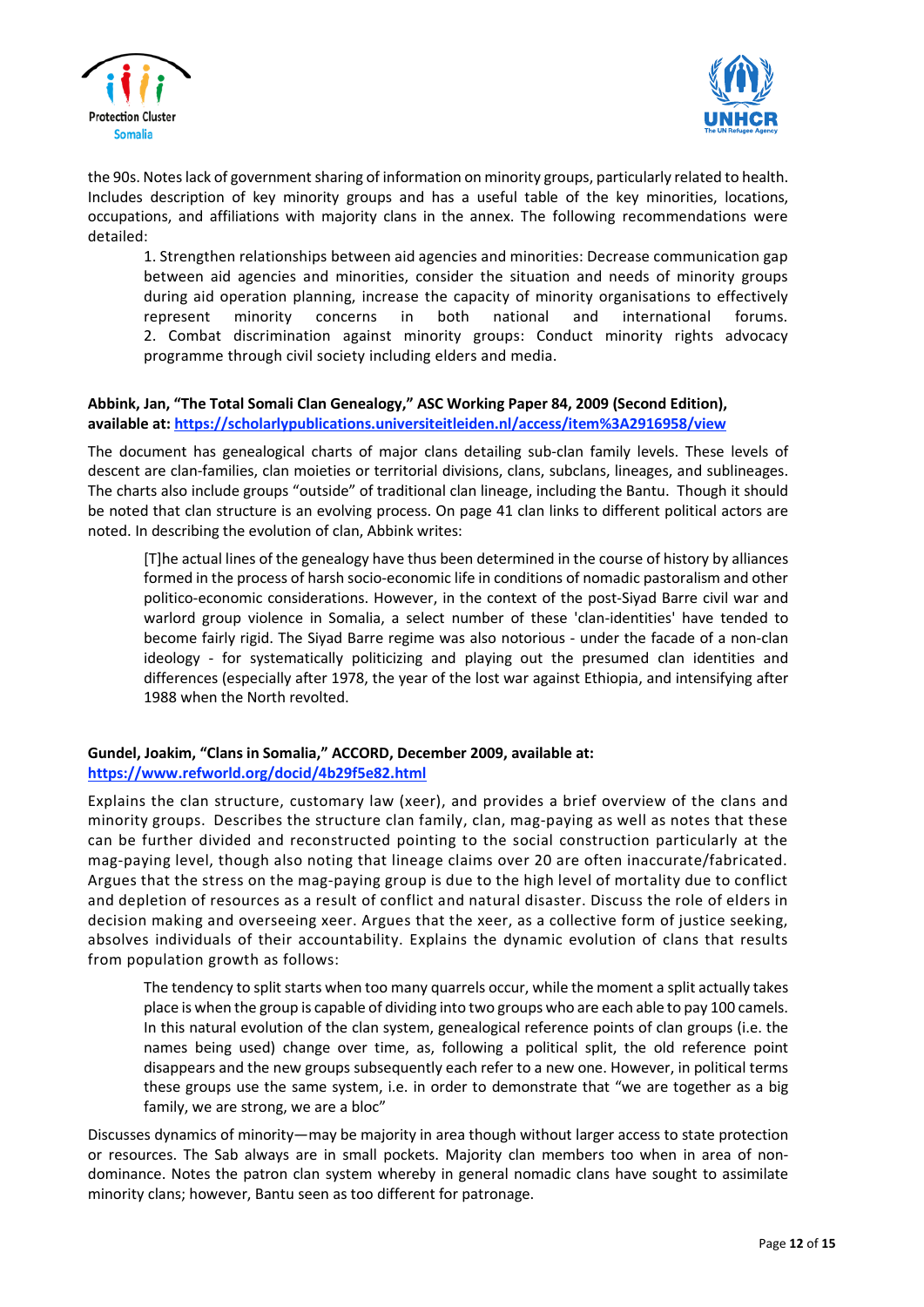



## **"Neither Inevitable nor Accidental: The impact of marginalization in Somalia (The United Nations Impact Project on Somalia)," War and Peace in Somalia: National Grievances, Local Conflict and Al-Shabaab, Oxford UP, 2019, available at:**

**[https://www.google.com/books/edition/War\\_and\\_Peace\\_in\\_Somalia/UxmEDwAAQBAJ?hl=en&gbpv=](https://www.google.com/books/edition/War_and_Peace_in_Somalia/UxmEDwAAQBAJ?hl=en&gbpv=1&dq=%22Neither+Inevitable+nor+Accidental%22&pg=PT46&printsec=frontcover) [1&dq=%22Neither+Inevitable+nor+Accidental%22&pg=PT46&printsec=frontcover](https://www.google.com/books/edition/War_and_Peace_in_Somalia/UxmEDwAAQBAJ?hl=en&gbpv=1&dq=%22Neither+Inevitable+nor+Accidental%22&pg=PT46&printsec=frontcover)**

Argues that while humanitarian, recovery and reconciliation assistance alleviates immediate suffering, in failing to take into account the political economy it has reinforced (reified) patterns of marginalization. Population demographic of persons affected by famine suggest that marginalized communities are most often the most affected, more susceptible to diversion or looting of assistance through review of droughts/famine: 1990-91, 2011-12, and 2016-17. Gatekeepers essentially function to control populations and aid provided through gatekeepers reduces marginalized communities to "owned objects of other citizens" often political elite. Assessments do not look at the structural causes of vulnerability, issues of inequality, discrimination, exclusion. Marginalized group must have full rights to accountability

Recommendations:

- Require that humanitarian assessments require protection risk and political economy analysis: "Include analysis of political power, access and control of resources, and minority or majority status issues, but also an analysis of marginalisation, exclusion, horizontal inequalities and groupbased abuse… for instance, include looking at how issues such as land access and control have caused many groups to migrate away from their homes to become IDPs"
- Create a systematic source of in-depth analysis. Strengthen disaggregated data collection and analysisto understand who are the people behind the statistics and what issues of protection, land and power are at play. This should be used to inform the assistance and protection response, understand root causes and provide political oversight.
- "Desist from the established practice in which humanitarian orrecovery action goes ahead without adequate attention to the political economy and protection issues outlined here. To contribute to long-term reconciliation, rights and prosperity, the UN needs to identify positive ways to act on issues of marginalisation and exclusion and translate this into the UN's core activities. This requires different parts of the UN system to work together to bring about coherence in intervention. In this regard, the Global Protection Cluster offers guidance that should be followed."

# **"Voices Unheard: Participation of Internally Displaced Persons in Peace and State Building Processes in Somalia," OHCHR/ UNSOM HRPG, Sept 2019, available at:**

**[https://www.ohchr.org/Documents/Countries/SO/UNSOM\\_voices\\_unheard\\_2019.pdf](https://www.ohchr.org/Documents/Countries/SO/UNSOM_voices_unheard_2019.pdf)**

Analysis of the findings from an assessment of across Somalia, of the 832 interviews 657 were IDPs and the balance were government officials, civil society members, women groups, youth activists and politicians. Approximately half of the respondents elected not to disclose their clan affiliation, of these over half were in Somaliland. Though there were differences in responses correlated to sex, location, displacement status and other variables, findings indicate a lack of participation of IDPs in state building, lack of representation, limited or no opportunities to participated in decision making, and fear to exercise rights to peaceful assembly or to form associations. Suggests a disconnect between IDPs and authorities from the camp level and higher. Argues that "Their exclusion and marginalization also led to a fear to speak up, let alone to express criticism, with individual IDPs more reliant on traditional, clan-based channels of communications." Highlights the specific concerns of women and representation with significant limitations to participation due to household obligations.

**Nisar Majid, Khalif Abdirahman and Shamsa Hassan, "Remittances and Vulnerability in Somalia," Rift Valley Institute Briefing Paper, September 2018, available at:**

**<http://riftvalley.net/publication/remittances-and-vulnerability-somalia>**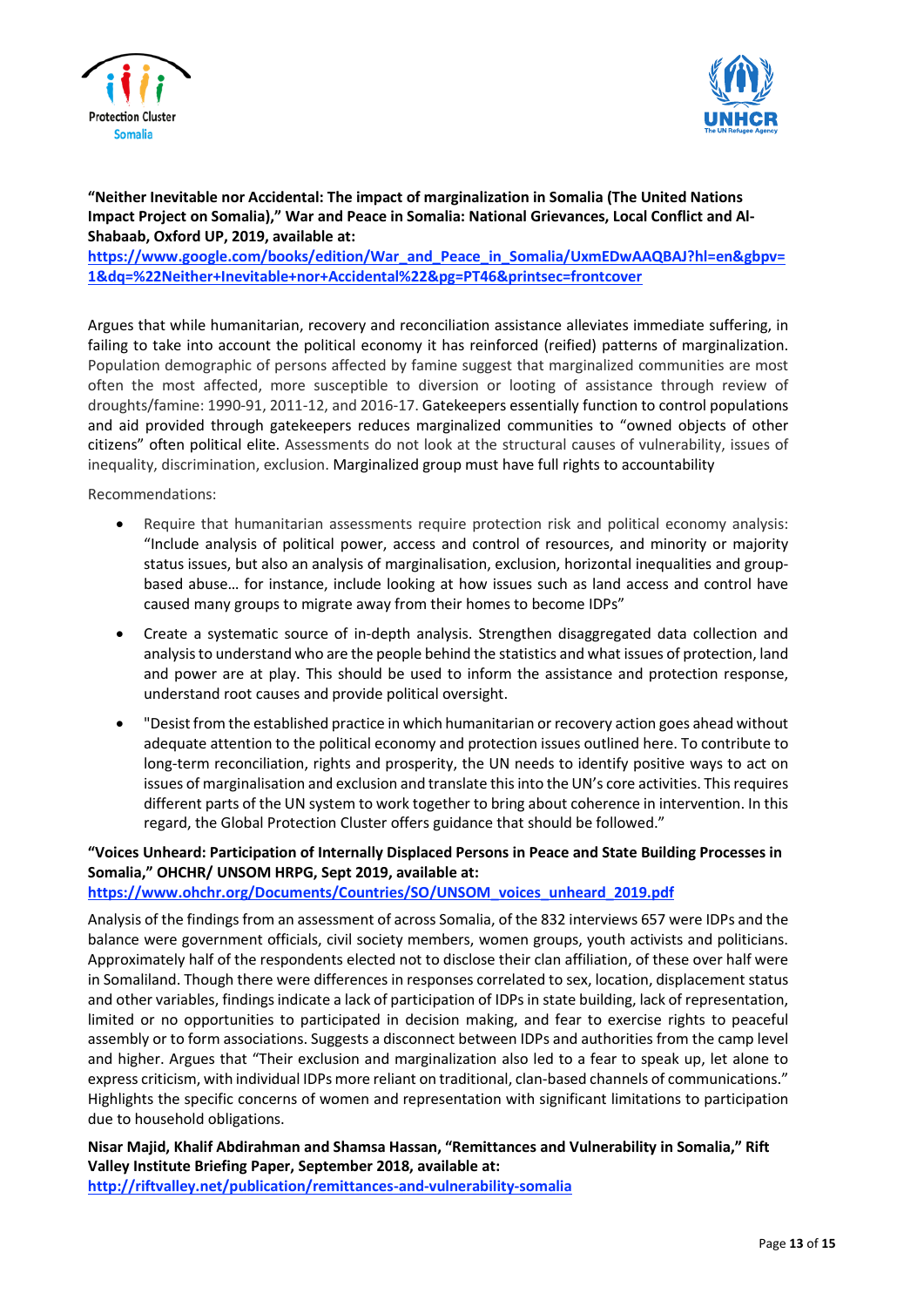



Details the discrepancies in the average levels of remittances between regions, with northern regions receiving significantly more than the south—"where there is a larger rural population, and where structurally marginalized and ethnic- minority populations are more numerous." Posits that the reason behind the different rates of remittances are correlated to the temporal dimensions of migration and early refugee flows from the north and associated resettlement. Notes the impact of regional inequality in the dynamics of pervious famine. But recognizes the limited available data on remittances. Also, discusses access to credit, noting different factors but highlighting the role of clan relationship.

## **"No Redress: Somalia's Forgotten Minorities," Minority Rights Group, 2010, available at: <http://www.minorityrights.org/?lid=10370>**

Details the impact of clan structure on minority rights, including exclusion economic and social opportunities, inequality for political representation under the 4.5 formula (allocation of political seats to the Darod, Hawiye, Dir and Rahaweyn equally and a half seat collectively to other groups), and limited access to justice. Minorities are identified as the Bantu, Benadiri, and occupational groups and religious minorities (Ashraf, Shelkal, Christians). Notes the change of occupation with the conflict impacting on the economy and majority clans taking over some of the tradition occupation based work of minority clans. Discussesthe prevention of intermarriage between some minorities and majority clans. Notesthe multiple forms of discrimination that minority women face. Provides background of abuses across regions. Highlights the problems with gatekeepers predominantly coming from majority clans.

From page 27 there is a review of relevant international and regional instruments: International Covenant on Civil and Political Rights (ICCPR), International Covenant on Economic, Social and Cultural Rights (ICESCR), Convention Against Torture (CAT), International Convention on the Elimination of All Forms of Racial Discrimination (ICERD), and the African Charter on Human and Peoples 'Rights, all of which are legally binding on Somalia.

## **McCoulough, Aoife and Muhyadin Saed, "Gatekeepers, Elders and Accountability in Somalia," ODI, December 2017, available at: [https://www.odi.org/sites/odi.org.uk/files/resource](https://www.odi.org/sites/odi.org.uk/files/resource-documents/11938.pdf)[documents/11938.pdf](https://www.odi.org/sites/odi.org.uk/files/resource-documents/11938.pdf)**

Outlines the role of elders in the colonial and post-colonial eras, from British and Italian more formalized relations with elders, to the Barre era of non-clan based but de facto clan favoritism, to the civil war importance with elders as the main form of governance, to the 1990s-2000 NGOs predominantly working through elders—progressive increase to their legitimacy. Variance in the selection criteria and process across the country, but women are excluded both from being identified as elders and in the selection process. The increased role and dominance of elders excludes women and youth. Women can only access elders through a male, reliance on husband and sons. Exclusive selection limits downward accountability and there are limited mechanisms to sanction/remove poorly performing elders. Suggests "working with elders from minority clans could mitigate some exclusion at the clan level but if those elders are selfinaugurated projects risk supporting increasing exclusion at the community level."

In older camps gatekeepers may be elected, but in newer, less formalized sites gatekeepers are often landowners or speculators. Limited accountability downward, but there is often accountability to the host community. IDPs from the same clan as the host community can complain to elders regarding gatekeepers. Gatekeepers "as an institution" are less based in tradition allowing potential for more inclusive representation of women and youth, estimated 30-40%of gatekeepers in Mogadishu are women. Details Tana Project to improve accountability of gatekeepers.

# **Besteman, Catherine, Unravelling Somalia: Race, Violence and the Legacy of Slavery, University of Pennsylvania Press, 1999.**

Detailed ethnography of the Bantu community in the Gosha region. Provides historic background of the Bantu and their relationship with geographic area and pastoral populations, in the construction and reconstruction of complex identities. Argues that actual patters of the violence that disproportionality affect largely Bantu populations in the rural, southern areas of the civil war do not support the narrative of clan conflict as the primary cause of the dissolution of the state.